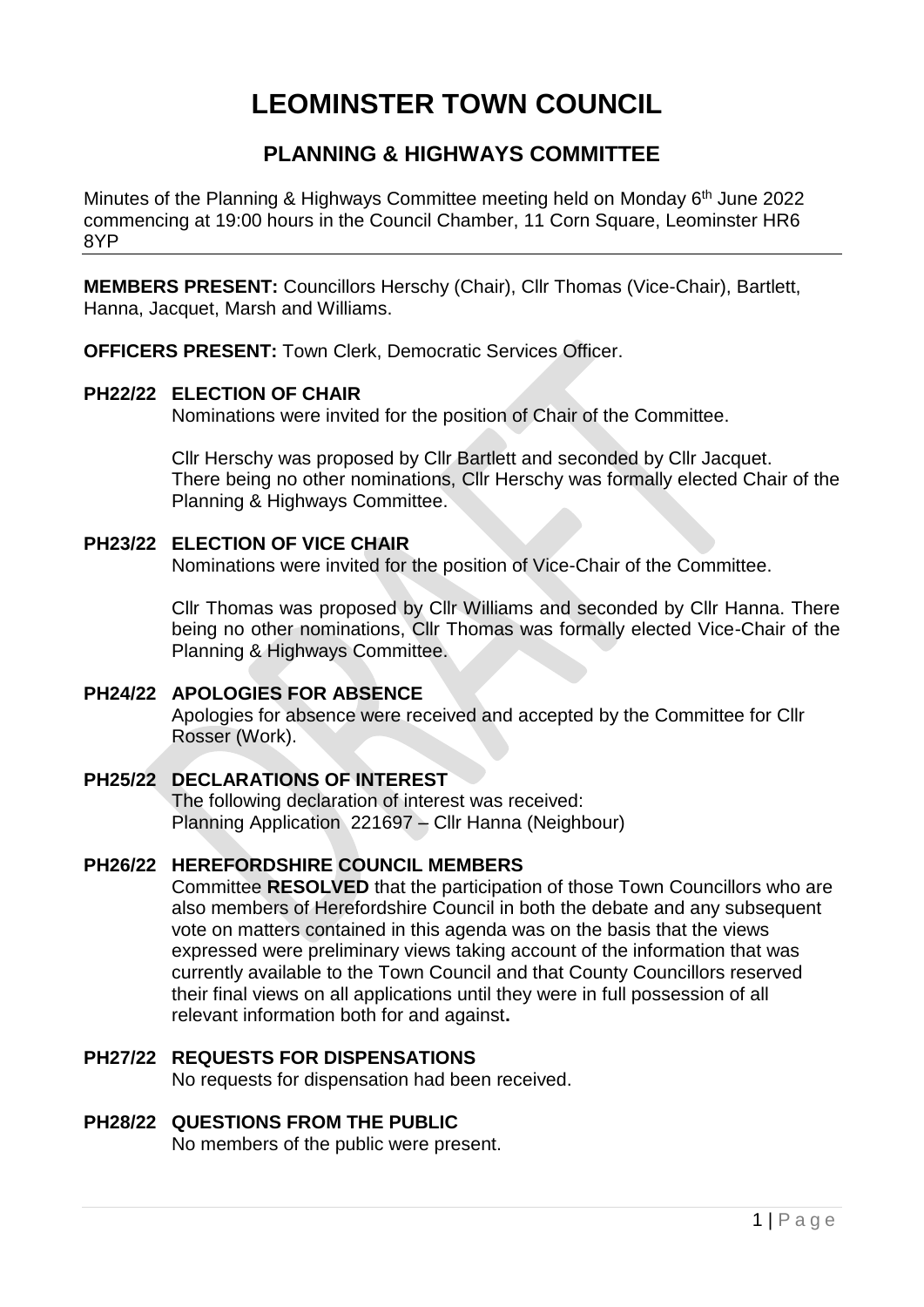# **PH29/22 MINUTES OF PREVIOUS MEETING**

PH 18/22 (a) Planning Application 221249 – Committee noted that no reasons had been submitted to support their objection to the application. Herefordshire Council has requested reasons to support the objection. It was **RESOLVED** that a reply is submitted under Delegated Powers to the Clerk. The reply will be ratified at the next Planning & Highways Committee meeting on 4<sup>th</sup> July 2022. (Proposed: Cllr Thomas, Seconded: Cllr Williams Unanimous).

PH19/22 Planning Application 213943 – Committee noted that TPO 661 Land South of Barons Cross Leominster (Provisional) was served on 27<sup>th</sup> May 2022 to protect three oak trees on the site.

It was **RESOLVED** that the minutes of the Planning & Highways Committee meeting held on 9<sup>th</sup> May 2022 be agreed and signed as a correct record.

## **PH30/22 PLANNING**

**(a) Planning applications –** It was **RESOLVED** to submit the following comments to Herefordshire Council:

> **Application no & site address:** Planning Consultation – **221394** – 24 High Street, Leominster, Herefordshire HR6 8LZ **Description:** Proposed change of use for part of ground floor and part of first floor to provide a 3 bedroom residential unit. **Applicant(s):** Mr O Irdem **Grid ref:** 349614, 259044 **Application type:** Planning Permission **Comment:** No Objection (Proposed: Cllr Williams, Seconded: Cllr Thomas Unanimous).

**Application no & site address:** Planning Re-consultation – **220273** – 41,43 & 45 Pump Piece, Leominster, Herefordshire HR6 8HR **Description:** Proposed change of use from registered care home (C2) to dwelling houses C3(B). Single storey rear extension and front elevation alterations to no 41 and associated disabled access modifications, including access ramps to front and rear gardens. **Applicant(s):** Mr Deepesh Patel

**Grid ref:** 349046, 258764 **Application type:** Planning Permission **Comment:** No Objection (Proposed: Cllr Hanna, Seconded: Cllr Thomas For: 6 Abstention: 1 (Cllr Marsh)).

**Application no & site address:** Planning Consultation – **221583** – 15 South Street, Leominster, Herefordshire HR6 8JA

**Description:** Proposed re-roofing and repairs. Replacement of Victorian pattern first floor windows to Georgian pattern sash windows. Removal of existing roof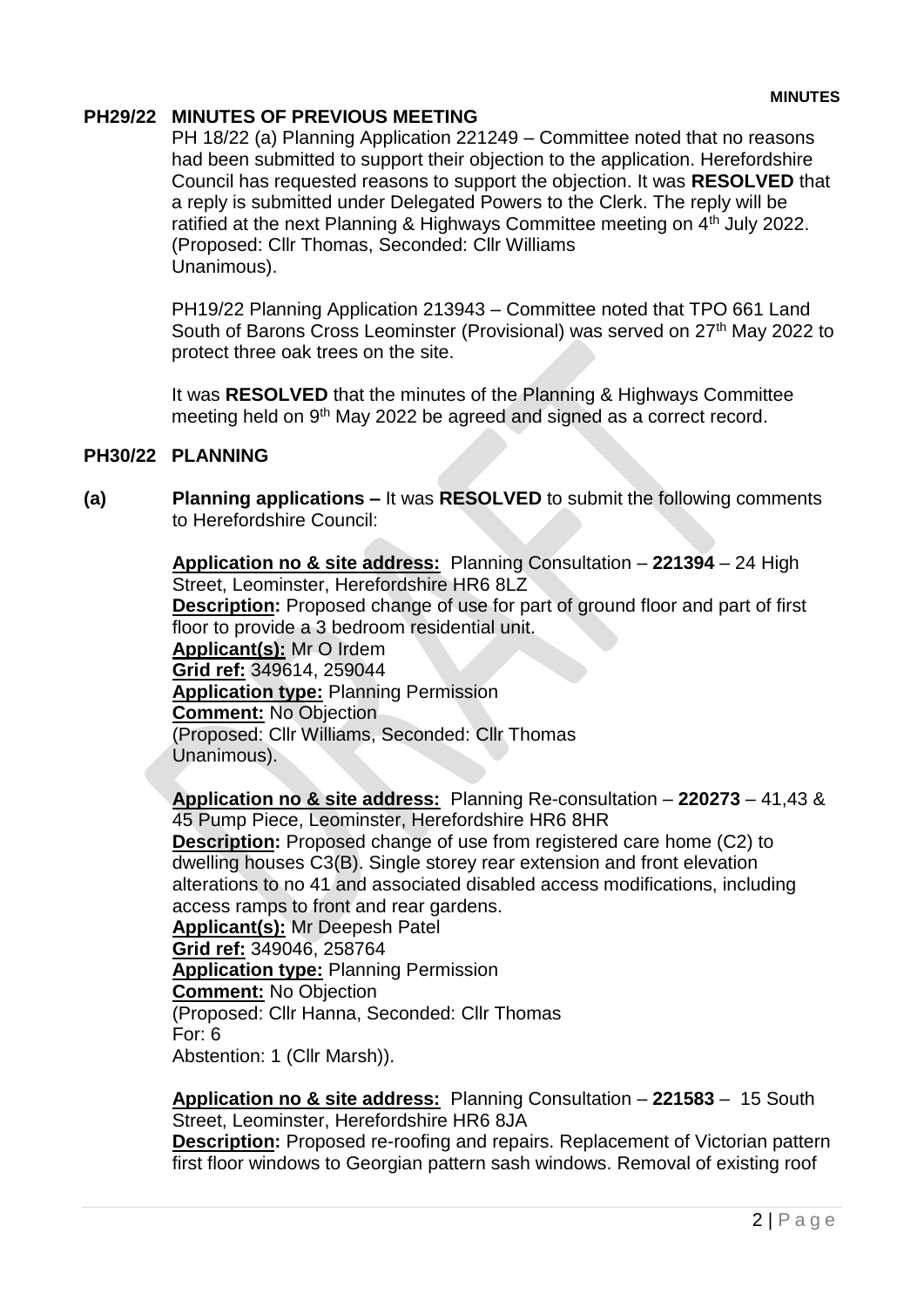space access dormers and changing to 4no. metal glazed access rooflights. Changing inner roof plane velux rooflight with metal conservation type. Installation of metal glazed access rooflight to the front roof face to allow access to the parapet gutter for maintenance. Upgrading insulation of roof and replacing inappropriate Tenno plastic roof underlay with breathable underlay. **Applicant(s):** Mr Philip Cornell **Grid ref:** 349651, 258948 **Application type:** Full Householder **Comment:** No Objection (Proposed: Cllr Thomas, Seconded: Cllr Marsh

Unanimous).

**Application no & site address:** Planning Consultation – **221584** – 15 South Street, Leominster, Herefordshire HR6 8JA

**Description:** Proposed re-roofing and repairs. Replacement of Victorian pattern first floor windows to Georgian pattern sash windows. Removal of existing roof space access dormers and changing to 4no. metal glazed access rooflights. Changing inner roof plane velux rooflight with metal conservation type. Installation of metal glazed access rooflight to the front roof face to allow access to the parapet gutter for maintenance. Upgrading insulation of roof and replacing inappropriate Tenno plastic roof underlay with breathable underlay. **Applicant(s):** Mr Philip Cornell

**Grid ref:** 349651, 258948

**Application type:** Listed Building Consent **Comment:** No Objection (Proposed: Cllr Thomas, Seconded: Cllr Marsh Unanimous).

**Application no & site address:** Planning Consultation – **221697 –** Dental Surgery, 16 Church Street, Leominster, Herefordshire HR6 8NQ **Description:** T1 Yew tree - reduce to approx. 8 feet in height. T2 Holly - Fell. **Applicant(s**)**:** Miss Laura Veal **Grid ref:** OS 349736, 259133 **Application type:** Works to Trees in a Conservation Area **Comment:** No Objection (Proposed: Cllr Thomas, Seconded: Cllr Williams For: 5 Abstentions: 2 (Cllr Hanna who had previously declared an interest and Cllr Marsh)).

- **(b) Local Plan Policy Options Consultation** Committee noted the completed Local Plan Policy Options Consultation Questionnaire.
- **(c) Section 106**  Committee noted that S106 agreements for Leominster are currently being reviewed by Herefordshire Council. The list should be finalised by the end of June 2022. The clerk has been notified that a further £1400 is available to spend on The Grange and the funds will be included with funding received from the Great Places to Visit Fund to make improvements to The Grange.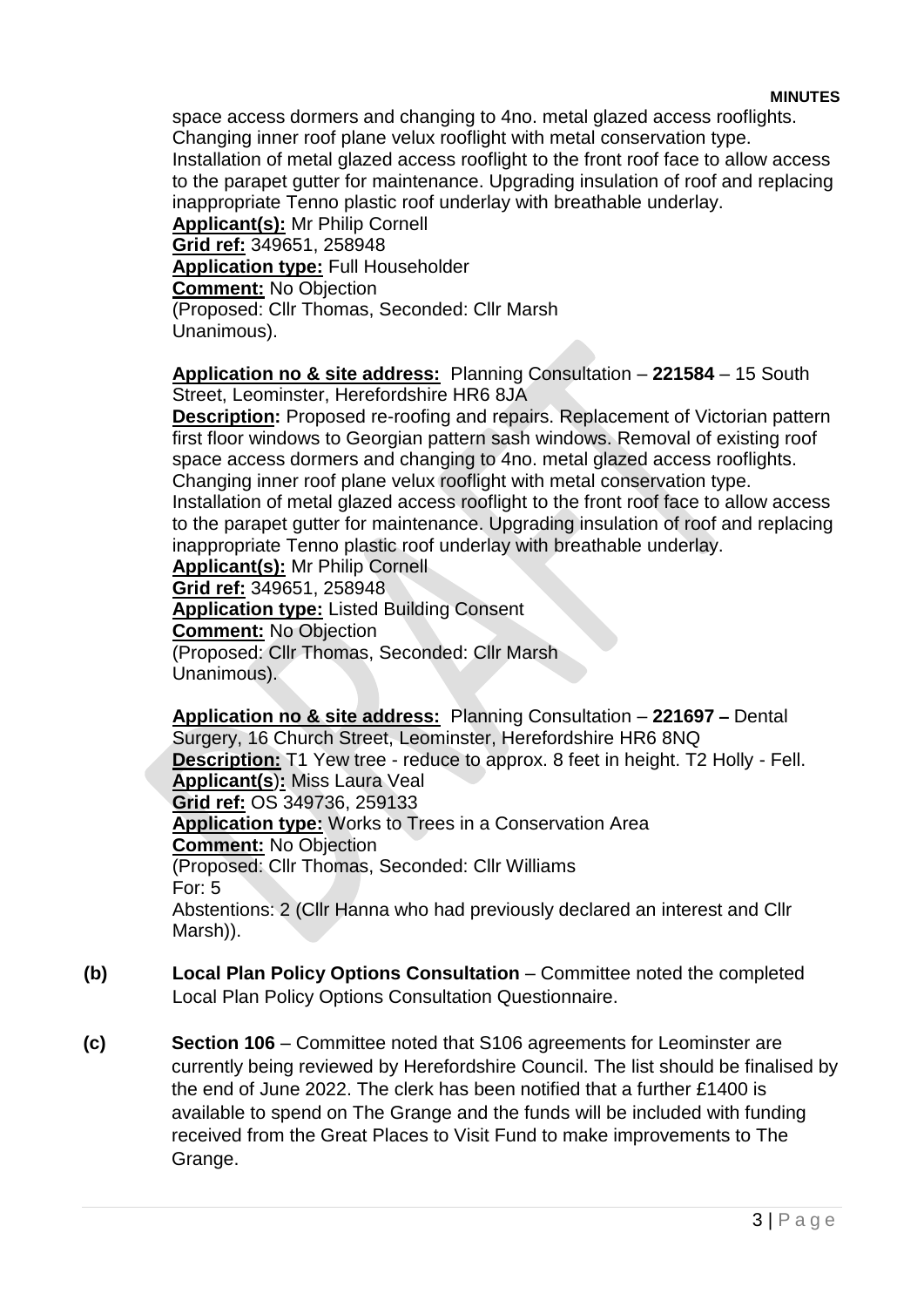**MINUTES**

Committee noted that a number of requests have been received for a further pedestrian crossing by Morrisons's Supermarket.

#### **PH31/22 DECISIONS**

The following planning decisions received from Herefordshire Council were noted. These were presented at the meeting.

#### **Leominster South**

**Number:** P220656/FH **Current status:** Determination Made **Decision: Approved with Conditions Type:** Full Householder **Location:** Clyde House, Barons Cross Road, Leominster, Herefordshire HR6

8QX **Proposal:** Proposed single storey front extension and detached garage. **Comment:** No Objection but could there be a condition placed on the garage that prevents it being converted into a separate dwelling. Also the Leominster Area Neighbourhood Plan, LANP 9 Greening of the town centre, states that proposals that would lead to the greening of the town centre will be encouraged. Would it be possible to plant a tree to help with pollution issues on Bargates?

#### **Leominster South**

**Number:** P220714/FH **Current status:** Determination Made **Decision: Approved with Conditions Type:** Full Householder **Location:** 7 Wynyard Close, Leominster, Herefordshire HR6 8HH **Proposal:** Proposed attached garage **Comment:** No Objection

## **Leominster West**

**Number:** P220727/FH **Current status:** Determination Made **Decision:** Approved with Conditions **Type:** Full Householder **Location:** 6 Godiva Road, Leominster, Herefordshire HR6 8UQ **Proposal:** Proposed first floor extension on top of existing garage to create new bedroom and en-suite. **Comment:** No Objection

#### **Leominster West**

**Number:** P214067/F **Current status:** Determination Made **Decision:** Approved **Type:** Planning Permission **Location:** Hillcroft, 48 Green Lane, Leominster, Herefordshire HR6 8QW **Proposal:** Change of use and relocation of wooden shed. (Retrospective) **Comment:** No Objection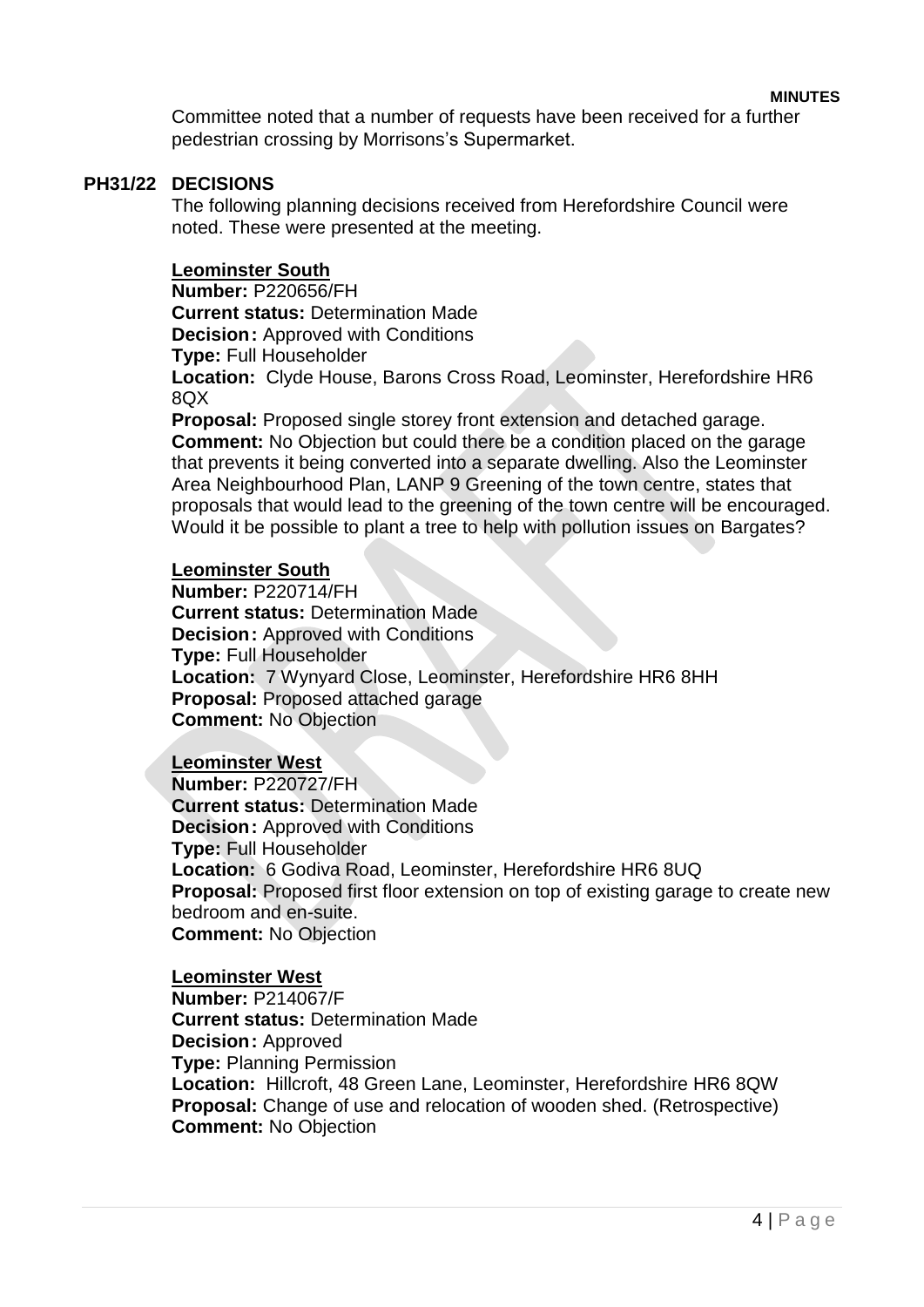# **PH32/22 HIGHWAYS AND PARKING MATTERS**

- **(a) Highway and Parking Matters –** Committee noted the following parking and highway issues, relating to the Parish of Leominster, that were reported at the meeting:
	- **Speed Indicator Device (SID) A44 Mill Street, Leominster**  Committee considered hiring a SID to be sited at the SID base location on Mill Street and noted that SIDs are temporary devices to only be installed on 1 month deployments with no return to the same location within 2 months. Committee noted that Ward Cllr Stone has submitted a letter of support for the use of a SID. The clerk is awaiting further information regarding the process to acquire a SID and advised that approval would need to be obtained from the Finance & General Purposes Committee or from Full Council.
	- **Community Speed Watch Guns** Committee noted that West Mercia Police are compiling a list of volunteers who would like to receive training in the use of speed guns. Cllrs Bartlett, Herschy, Thomas and a member of the public have volunteered. The matter will be raised at the next Full Council meeting on Monday 25<sup>th</sup> July 2022 to establish if any other Councillors would like to receive training.
	- **Pedestrian Crossing, Barons Cross, Leominster**  Committee reviewed the General Arrangement drawing of the proposed scheme. Committee raised concerns regarding the location of the proposed zebra crossing and signage. Committee stated that they thought that a pelican crossing was going to be installed. Cllr Marsh advised that she has documentation from Balfour Beatty and will check to see whether it refers to a zebra or pelican crossing. The clerk will contact Herefordshire Council regarding the concerns.
	- **Public Footpath Diversion Orders for ZC85 (part) and ZC86 (part)**
		- o Committee considered the diversion order for ZC85 (part) and **RESOLVED** to support the proposals.
			- (Proposed: Cllr Hanna, Seconded: Cllr Thomas For: 6
			- Abstention: 1 (Cllr Marsh)).
		- o Committee noted the diversion order for ZC86 (part).
	- **Visibility issues by Norfolk House**  Cllr Jacquet reported that there were visibility problems for residents / visitors when turning out from Norfolk House onto Etnam Street (towards the train station) and asked whether a mirror could be installed or parking spaces removed to improve visibility. Cllr Bartlett advised that Norfolk House is awaiting public consultation as part of a Resident's Parking Scheme.
	- **Traffic Regulation Orders** Committee noted the continued issues for traffic / pedestrians by the Hop Pole and on the Ridgemoor Estate. The clerk will contact Herefordshire Council to request that double yellow lines by the Hop Pole, and a 20 mile an hour traffic calming at Ridgemoor Road / The Mallards are added to the TRO list.
	- **Overhanging trees, Worcester Road**  Cllr Williams reported that tree branches were overhanging the path by Worcester Road and obstructing the pavement. Cllr Bartlett will raise the issue with Herefordshire Council.